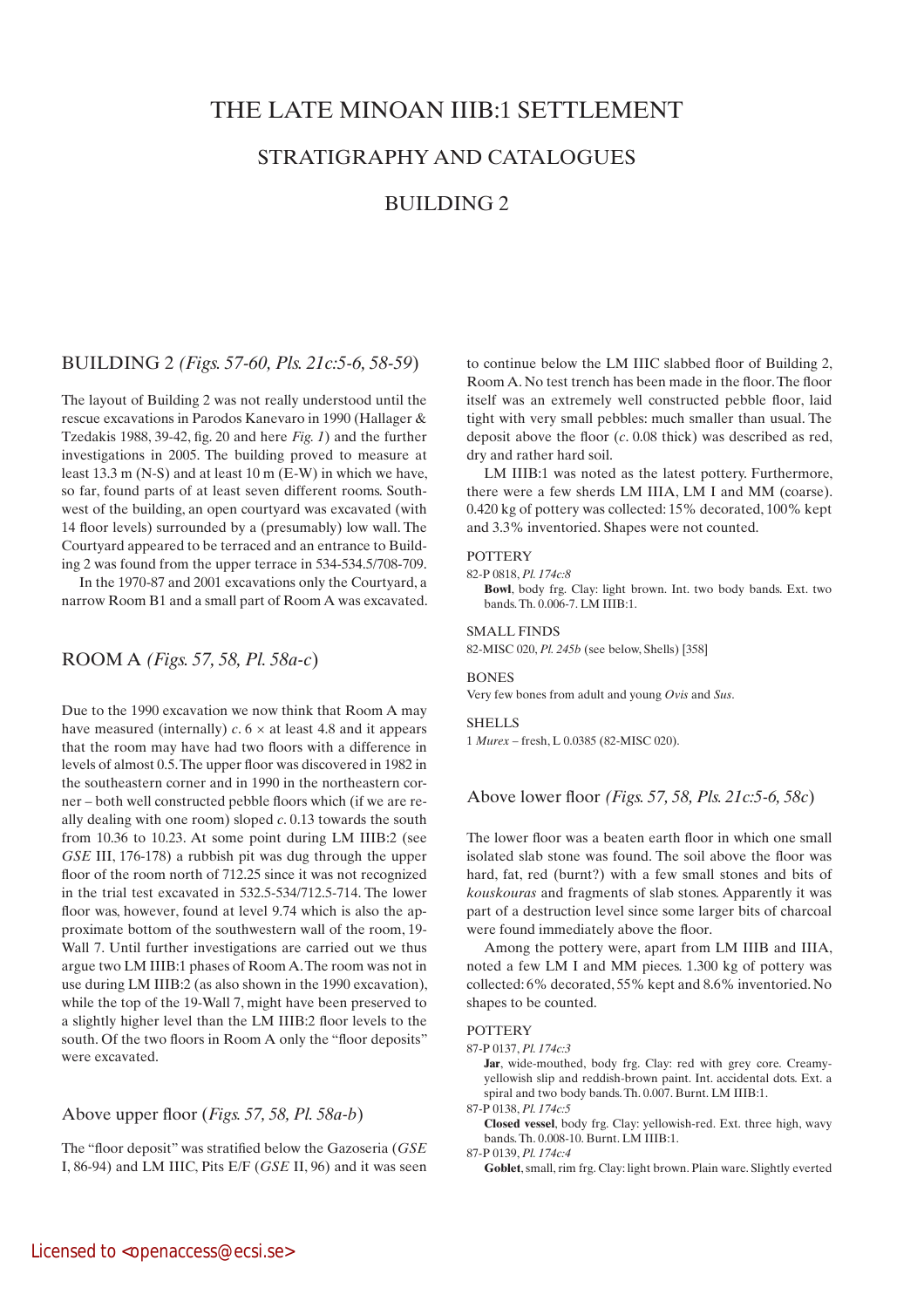

A, B1, plan with distribution of finds.

rim, a complete, vertical, strap handle from rim. Handle 0.006 × 0.020. Th. 0.004-5. LM IIIA:2.

87-P 0140, *Pls. 120, 174c:2*

 **Storage jar**, rim/body frg. Clay: red. Coarse fabric. Everted rim, a complete, horiz., roll handle below rim. Rim Ø est. 0.35. Handle  $0.020 \times 0.025$ . Th. 0.009-10. Burnt. LM IIIA:2/B:1.

87-P 0141, *Pls. 125, 174c:7*

 **Drain**, end corner. Clay: red with grey core. Coarse fabric. Irregular flat base, body in straight angle to base. The frg. is ended along one

side both base and body. Int base is sloping toward opening. Pres. H 0.07. Th. body 0.016-17. Th. base 0.026-30. LM IIIB:1? 87-P 0570, *Pl. 174c:1*

 **Closed vessel**, body frg. Clay: LW. Ext. alternating arcs. Th. 0.003. LM IIIB:1.

87-P 0571, *Pl. 174c:6*

 **Amphoroid krater**, neck frg. Clay: LW. Ext. a wavy band. Th. 0.007- 10. LM IIIB:1.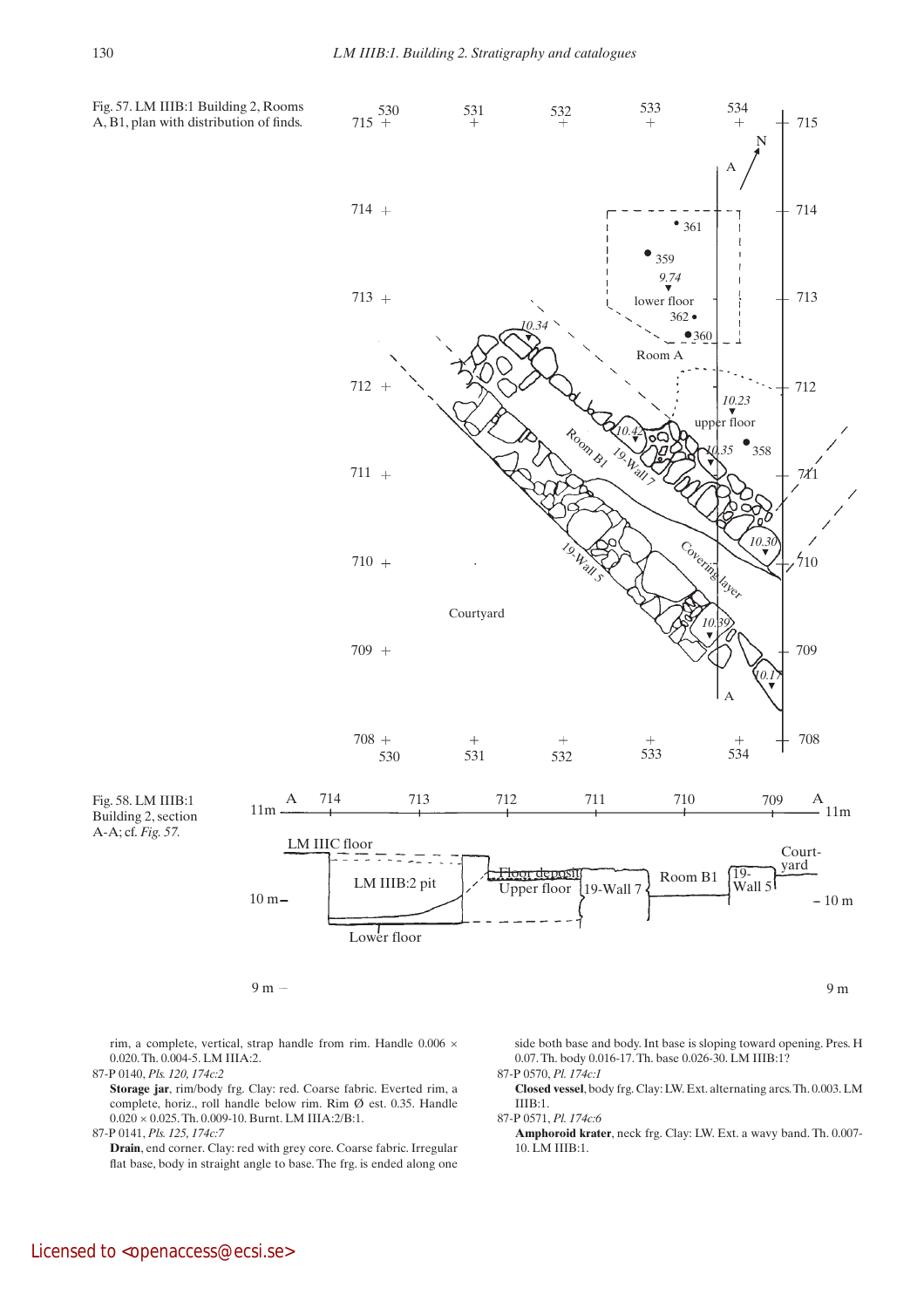### MM 87-P 0136, **Cup**.

### SMALL FINDS

87-FR 001, *Pl. 246a*, 533.43/712.60/9.83 [360]

**Painted plaster**, two frgs. Hard, gritted plaster; gray in colour due to burning. Smooth surface covered with a yellowish-white wash. Mpd. 0.034. Th. 0.004-14. LM IIIA:2.

#### OBSIDIAN

87-OB 007, **Debris or waste by-product of core reduction**, 533.50/712.82/9.75 [362].

*Comments*: Two small finds, a loom weight 87-TC 002 [359] (*Pls. 226, 246a:1*) and an obsidian 87-OB 006 [361] were excavated with the overlying LM IIIB:2 rubbish deposit and described in *GSE* III, 176-178, while they were actually noted as lying on the lower floor (to which they should probably be rightly ascribed).

If correctly interpreted, the two floors of this room are unusual for LM III architecture, having a difference of 0.5 in levels. The explanation may perhaps be that a local destruction within LM IIIB:1 caused the sealing of the earlier floor rather than a new one laid on top of the old one. It should be noted that a similar phenomenon was also noted in the neighbouring Room B during the 2005 excavations (*Fig. 1*).

# ROOM B1 *(Figs. 57-60, Pl. 59a-d)*

What we have called Room B1 is a curious narrow corridorlike room found west of the entrance to the building from the Courtyard. It is situated within 531-534.5/709-712.5. The room measures (from west of the door)  $3.9 \times 0.72/0.45$  getting narrower towards the west. Fragments of four floors were found in this room, but no traces were found west of 532, i.e. in the western 1.7, where only what appeared to be a fill was found. No finds were made on the floors to indicate the possible use of this room.

The stratigraphy within the room in the LM IIIB:1/A:2 period is as follows: a layer was covering the latest floor and to a certain extent a pit, 19-Pit O, which in the centre of the room was dug through the floors and the fill in the west part. Then followed the four fragmentary floors (19-Floor 10 and 19-Floor 11 (with a shallow pit below) of the LM IIIB:1 period and 19-Floor 9 and 19-Floor 41 of the LM IIIA:2 period. In the eastern part, below the lowest floor, a pit/*vothros* was found (cf. below p. 236). None of the LM IIIB:1 floors can be directly related to the two found in Room A, while, on the other hand, they can be related to the floors found in Room B in 1990 (*Fig. 1*) and 2005, and to a certain extent to the floors of the Courtyard and the two different thresholds (see further below).

# Covering layer *(Figs. 57, 59, 60, Pl. 59a*)

This layer stretched roughly from 532 eastwards and consisted of a dark red-brown, rather loose soil with a lot of stones at the bottom of the deposit which was found on levels 10.28 to 10.06.

The pottery was mainly LM IIIA with some LM IIIB sherd and few earlier pieces. 5.525 kg of pottery were collected: 12% decorated, 86% kept and 2.3% inventoried. Shapes were not counted.

### **POTTERY**

82-P 0504 (+82-P 0308; 82-P 0468), *Pls. 94, 174d:9*

 **Bowl**, rim/frgs. Clay: light brown. Slightly marked rim. Int. RB. Ext. RB, two rows of shell chains and a body band. Rim Ø est. 0.16. Th. 0.004-5. LM IIIB:1. 82-P 0505, *Pl. 174d:4*

**Juglet**, upper body frg. Clay: LW. Ext. a band, three rows of dots and two body bands pres. below. Th. 0.002-3. LM IIIA:2/B:1.

82-P 0506, *Pls. 99, 174d:2*

 **Alabastron**, small, straight-sided, rim frg. Clay: light brown. Low neck, everted rim. Int. RB. Barred on top of rim. Ext. RB and foliate band. Rim Ø est. 0.060-0.065. Th. 0.002-3. LM IIIA:2/B:1.

82-P 0507, *Pl. 174d:1*

**Kylix**, stem/foot frg. Clay: LW. Hollowed stem. Ext. monochrome. Stem Ø 0.023. LM IIIB:1.

82-P 0508, *Pl. 174d:3*

 **Stirrup jar**, large, disc frg. Clay: light reddish-brown with grey core. Yellow cream paint. Scar from a handle. Ext. bands from handle meeting on top of disc. Handle 0.018 × 0.039. LM IIIA:2/B:1.

82-P 0510, *Pl. 174d:8*

Ladle, handle frg. Clay: light brown. Plain ware. Beg. of a high-slung, strap/oval handle. Handle 0.016 × 0.028. LM IIIA:2/B:1.

82-P 0511, *Pl. 174d:5*

 **Footed cup**, one-handled, lower body/stem/foot frg. Clay: light brown. Plain ware. Stem Ø 0.028. Foot Ø 0.061. Late type. LM IIIB:1.

82-P 1678, *Pl. 174d:7*

 **Closed vessel**, base frg. Clay: red. Splaying base with a moulding. Ext. monochrome. Base Ø est. 0.07. Burnt. LM IIIA:2/B:1.

### EM

82-P 0509, **Open vessel**.

### Outside joins

82-P 0504 to 82-P 0308, *GSE* III, 98. 82-P 0468, *GSE* III, 107.

#### OBSIDIAN

82-OB 033a, **Debris or waste by-product of core reduction** [363]; 82-OB 033b, **Blade** [363]; 82-OB 043a, **Flake of core's shaping** [364]; 82-OB 043b, **Bladelet**, *Pl. 265* [364].

### **BONES**

Bones from adult *Sus*, *Ovis*, *Capra* and *Ovis/Capra*.

### **SHELLS**

1 *Murex* – fresh, lacks apex, medium. 1 *Glycymeris* – water-worn, 1 *Spondylus* – lower, fresh.

*Comments*: The many stones found in this layer may perhaps have derived from destroyed walls.

# 19-Pit O *(Fig. 60, Pl. 59b*)

The pit is found east of 531.7 and all the way up along the northern wall, 19-Wall 7, of the room. It was found at levels 10.15 to 9.87. The soil was rather loose, red on top more dark brown further down with many stones and some pebbles and some bones. The pottery was mainly early LM IIIB and late LM IIIA with a few earlier pieces. 4.310 kg of pottery were collected: 11% decorated, 82% kept and 2.9% inventoried. Shapes were not counted.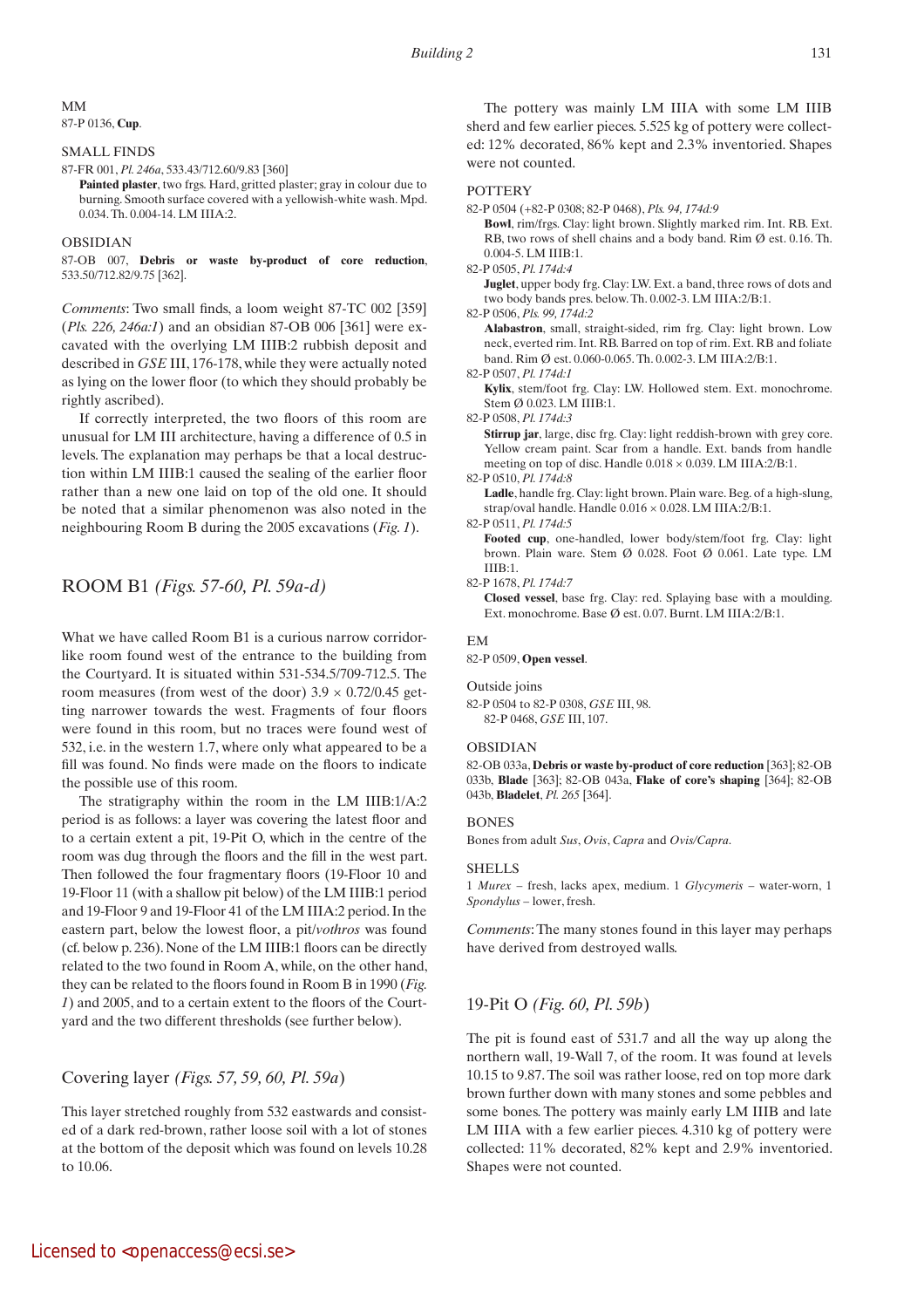

### POTTERY

82-P 1359, *Pl. 174e:5*

 **Stirrup jar**, miniature, lower body frg. Clay: LW. Part of a high, raised base. Ext. a body band. Th. 0.004-6. LM IIIA:2/B:1.

- 82-P 1360, *Pl. 174e:3*
- **Kylix**, rim frg. Clay: LW. Everted rim, scar from a handle. Int. and ext. RB. Rim Ø est. 0.18. Th. 0.003-4. LM IIIB:1.

82-P 1361, *Pl. 174e:4*

 **Amphoroid krater**, upper body frg. Clay: LW. Ext. neck band and an octopus. Th. 0.007-9. LM IIIB:1.

82-P 1362, *Pl. 174e:6*

 **Bowl**, rim frg. Clay: LW. Slightly marked rim, flat on top. Int. RB. Ext. RB and Minoan flowers. Rim Ø est. 0.16. Th. 0.003-4. LM IIIB:1. 82-P 1363, *Pl. 174e:8*

 **Closed vessel**, body frg. Clay: light reddish-brown. Cream slip and orange-brown paint. Ext. one thin and two broad body bands. Th. 0.006-13. LM IIIA:2/B:1.

82-P 1364, *Pl. 174e:7*

 **Kylix**, stem/foot frg. Clay: brown with grey core. Low thick hollowed

stem. Ext. monochrome stem with a reserved band. Stem Ø 0.032. LM IIIB:1.

82-P 1434, *Pl. 174e:2*

 **Bowl**, rim frg. Clay: light brown, hard, fine. Straight rim. Int. monochrome. Ext. RB, spirals and chevrons. Rim Ø est. 0.15. Th. 0.004-5. KNO. LM IIIB:1.

82-P 1435, *Pl. 174e:1*

 **Footed cup**, two-handled, rim frg. Clay: light brown. Slightly marked rim, scar from a vertical, oval handle. Int. RB. Ext. RB and concentric semicircles. Rim Ø est. 0.12. Th. 0.003-4. LM IIIB:1.

82-P 1464, *Pl. 174e:9*

 **Closed vessel**, body frg. Clay: light red. From upper part of vessel. Ext. a spiral. Th. 0.005-6. LM IIIA:2/B:1.

#### **BONES**

Bones from one adult *Equus asinus*.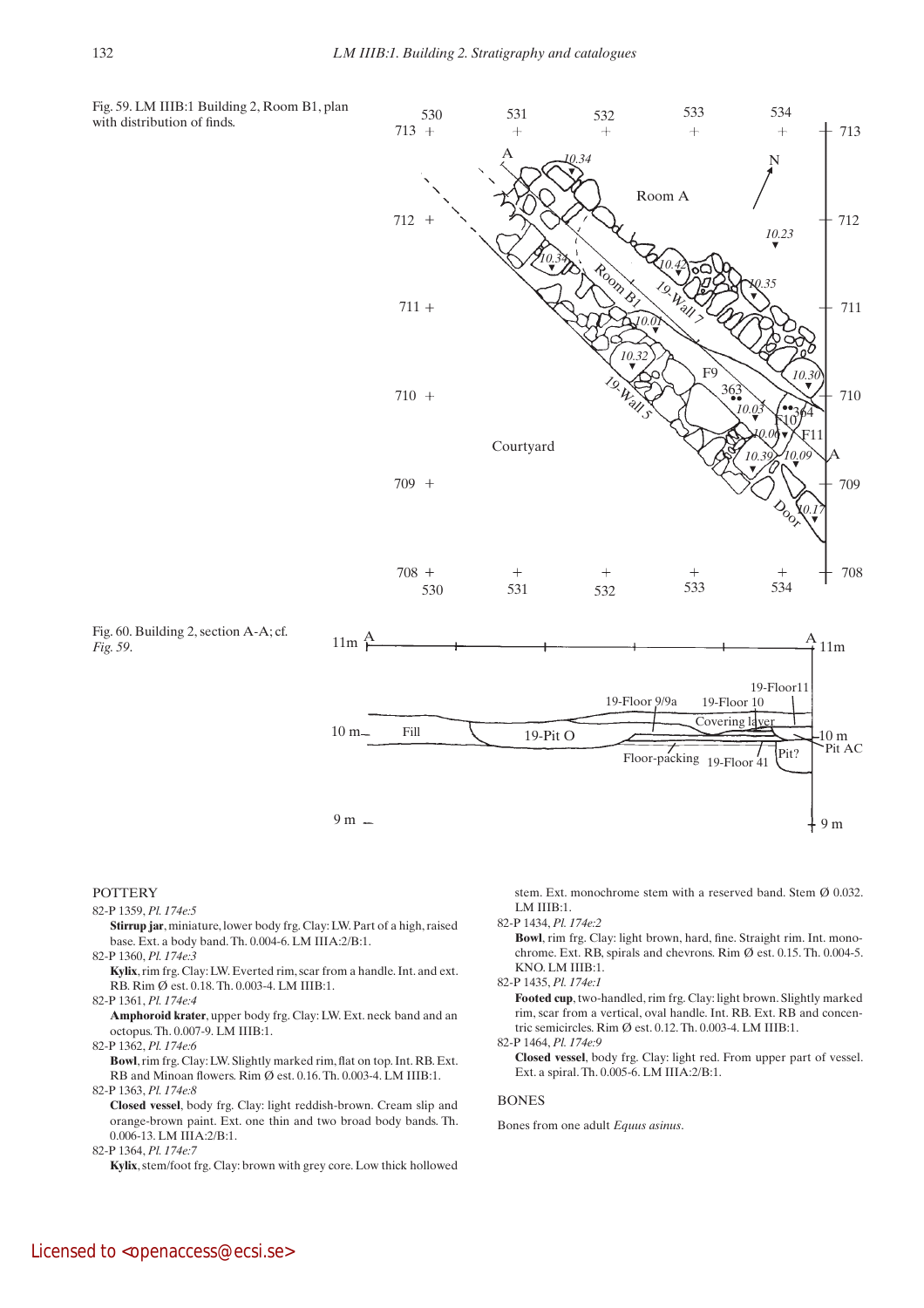# Floor deposit *(Figs. 59-60, Pl. 59b)*

Above the youngest floor (19-Floor 11) in the room a small deposit was found situated east of 534 with the bottom level at 10.09. The soil was, like the covering layer, dark red-brown and rather loose. Among the few sherds were noted LM IIIA and LM IIIB. 0.525 kg of pottery was collected: 9% decorated, 91% kept and 2.6% inventoried. No shapes to be counted.

## **POTTERY**

82-P 0828, *Pl. 174d:6*

 **Cup**, rim frg. Clay: reddish-brown. Yellow slip and black paint. Straight rim, beg. of a vertical, strap/oval handle. Int. and ext. RB, bands along edges of handle. Rim too straight to give a Ø. Handle  $0.007 \times 0.020$ . Th. 0.005. (May belong to 82-P 0579+, 19-Pit P, below p. 141). LM IIIB:1.

# In 19-Floor 11 *(Figs. 59, 60, Pl. 59b, c*)

The floor was found north of the doorway only and was 0.04 thick, excavated at levels from 10.09 to 10.05. It was brownreddish, soft and sandy without much pottery nor stones. Immediately below the floor a shallow pit was found, 19-Pit AC at levels 10.05 to 9.94. Soil description and bag with pottery temporarily misplaced.

### **SHELLS**

1 *Spondylus* – upper, medium, burnt grey.

# In 19-Floor 10 *(Figs. 59, 60, Pl. 59b*)

This floor fragment was only discovered in 0.20 to 0.30 width across the room around 534. It was red, very hard with pieces of charcoal and pumice stones. Excavated at levels from 10.05 to 10.03. Two sherds LM IIIA and B? were found and inventoried. 0.005 kg of pottery was collected: 100% decorated, 100% kept and 100% inventoried. No shapes to be counted.

### POTTERY

84-P 1700, outside j.

## 84-P 1701, *Pl. 174f:8*

 **Cup**, miniature, body frg. Clay: LW. Ext. wavy band and two thin body bands. Th. 0.004. LM IIIB:1.

### Outside joins

84-P 1700 to 84-P 1925, LM IIIA:2, Building 2, Room B1, 19-Floor 9/9a, p. 235.

# Fill in western part *(Figs. 59, 60, Pl. 59d*)

In the western part of the room (west of 19-Pit O) no floors were discovered, but a fill which could be followed from 10.32 to 9.91. The soil in this fill was hard, red to brown, sandy with small bits of charcoal and many medium-sized stones. The latest pottery in this fill is LM IIIB:1, while LM IIIA and a few earlier pieces were also noted. 3.950 kg of pottery were collected: 8% decorated, 92% kept and 3.2% inventoried. Shapes were not counted in 1982 and no shapes could be counted in 1984.

# **POTTERY**

82-P 0755, *Pl. 174f:7*

 **Closed vessel**, body frg. Clay: dark yellowish-brown. Ext. two narrow body bands between two broader and a curved band above. Th. 0.009-12. LM IIIA:2/B:1.

82-P 0756, *Pl. 174f:4*

 **Kylix**, body frg. Clay: red. Int. irregular drops of paint. Ext. ending vertical bands (spray/flower). Th. 0.005-6. LM IIIB:1.

82-P 0757, *Pl. 174f:10*

 **Amphoroid krater**, rim/neck frg. Clay: yellow with light grey core (LW). Everted rim, flat on top. Int. RB. Top of rim barred. Ext. broad RB. Rim Ø est. 0.25. Th. 0.005. LM IIIB:1.

|  | 82-P 0758, <i>Pl. 174f:6</i> |
|--|------------------------------|
|  |                              |

 **Cup**, rim frg. Clay: LW. Slightly marked rim. Int. RB. Ext. RB and alternating arcs. Th. 0.004-5. LM IIIB:1.

82-P 0759, *Pl. 174f:9*

 **Kylix**, body frg. Clay: light red with yellow core. Ext. three accidental drops. Th. 0.003-4. LM IIIB:1.

82-P 1585, *Pl. 174f:5*

 **Closed vessel**, body frg. Clay: LW. Ext. a vertical band. Th. 0.004-5. LM IIIA:2/B:1.

84-P 1420, *Pls. 91, 174f:1*

 **Cup**, rim/body frg. Clay: brown. Slightly marked rim. Int. RB. Ext. RB, sea-anemones and two body bands pres. Rim Ø est. 0.14. Th. 0.003-4. LM IIIB:1.

84-P 1421, *Pl. 174f:2*

 **Kylix**, body frg. Clay: brown. Ext. a whorl shell. Th. 0.003-4. LM IIIB:1.

84-P 1422, *Pl. 174f:3*

*Comments*: The large amount of stones found in the western part of the room may be taken as an indication that this part was filled in and went out of use during the period. See further comments in connection with doorway and Courtyard below.

**Closed vessel**, body frg. Clay: light greyish-brown. Ext. running spiral and a body band pres. Th. 0.003. LM IIIA:2/B:1.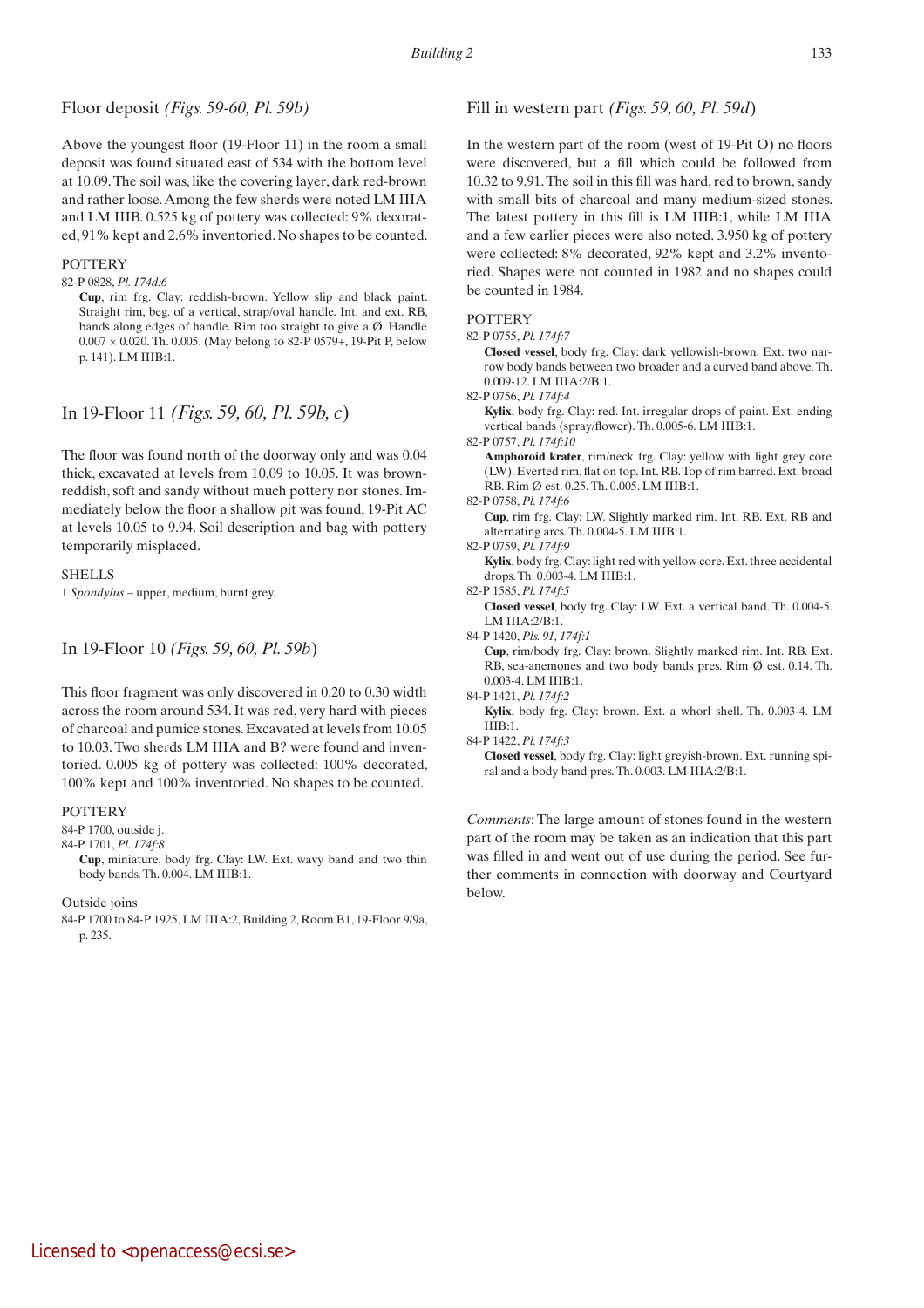